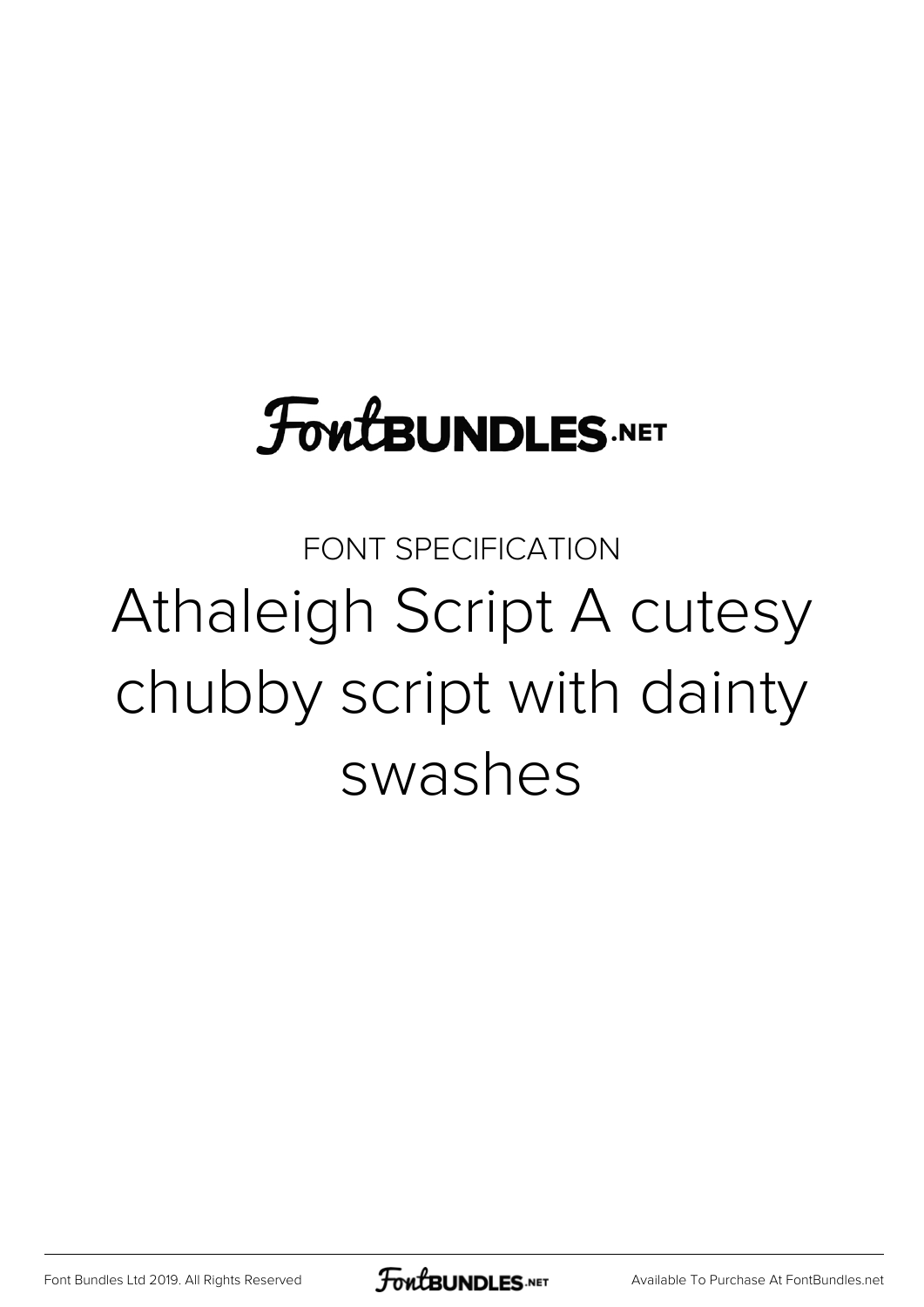# Athaleigh Script - Regular

**Uppercase Characters** 

## **ABCDEFGHIJKLMNOPQRSTUVWXYZ**

Lowercase Characters

#### $a$  b c d e  $\{q h v \}$ k l n n o p q  $v$  s t u v w x y z

Numbers

### 0123456789

**Punctuation and Symbols** 

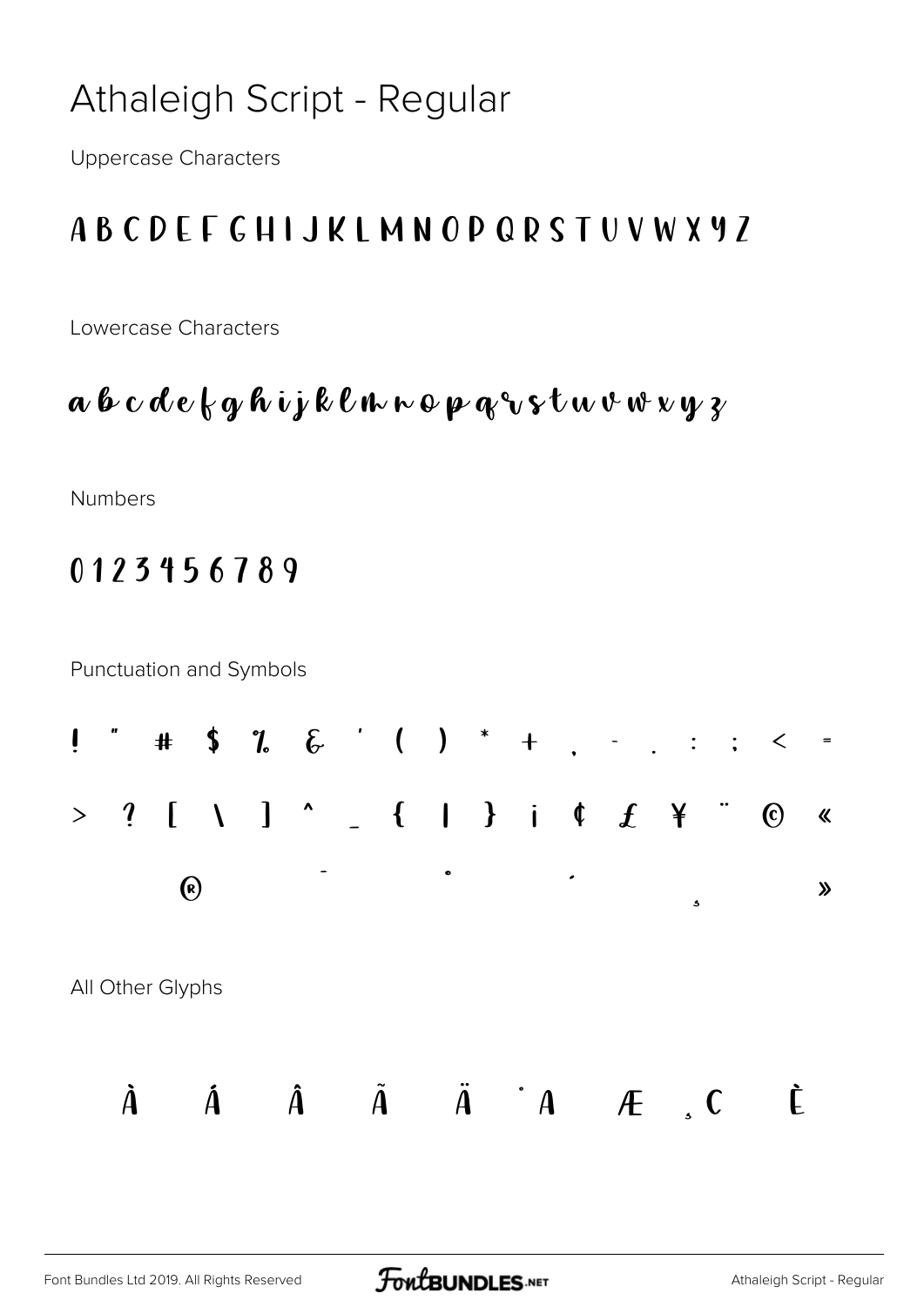|        | $\begin{array}{ccccccccccccccccc} \acute{L} & \acute{L} & \acute{L} & \acute{L} & \acute{I} & \acute{I} & \acute{I} & \acute{I} & \acute{I} & \acute{I} & \end{array}$                                                                                                                                                                                                                                                                                                                       |  |  | Ñ                       |
|--------|----------------------------------------------------------------------------------------------------------------------------------------------------------------------------------------------------------------------------------------------------------------------------------------------------------------------------------------------------------------------------------------------------------------------------------------------------------------------------------------------|--|--|-------------------------|
|        | $\begin{array}{ccccccccccccccccc} \dot{\mathbf{O}} && \dot{\mathbf{O}} && \dot{\mathbf{O}} && \ddot{\mathbf{O}} && \ddot{\mathbf{O}} && \ddot{\mathbf{O}} && \ddot{\mathbf{O}} && \ddot{\mathbf{O}} && \ddot{\mathbf{O}} && \ddot{\mathbf{O}} && \ddot{\mathbf{O}} && \ddot{\mathbf{O}} && \ddot{\mathbf{O}} && \ddot{\mathbf{O}} && \ddot{\mathbf{O}} && \ddot{\mathbf{O}} && \ddot{\mathbf{O}} && \ddot{\mathbf{O}} && \ddot{\mathbf{O}} && \ddot{\mathbf{O}} && \ddot{\mathbf{O}} && \dd$ |  |  |                         |
|        |                                                                                                                                                                                                                                                                                                                                                                                                                                                                                              |  |  | $\ddot{\boldsymbol{a}}$ |
|        | $\dot{a}$ ae ç è é ê ë i                                                                                                                                                                                                                                                                                                                                                                                                                                                                     |  |  | $\mathbf{\hat{v}}$      |
|        | $\hat{\mathbf{u}}$ $\hat{\mathbf{u}}$ $\hat{\mathbf{d}}$ $\hat{\mathbf{v}}$ $\hat{\mathbf{v}}$ $\hat{\mathbf{v}}$ $\hat{\mathbf{v}}$ $\hat{\mathbf{v}}$ $\hat{\mathbf{v}}$ $\hat{\mathbf{v}}$                                                                                                                                                                                                                                                                                                |  |  |                         |
| $\phi$ | $\dot{u}$ $\dot{u}$ $\dot{u}$ $\ddot{u}$ $\dot{y}$ $\dot{p}$ $\ddot{y}$ $\ddot{y}$                                                                                                                                                                                                                                                                                                                                                                                                           |  |  |                         |
|        |                                                                                                                                                                                                                                                                                                                                                                                                                                                                                              |  |  |                         |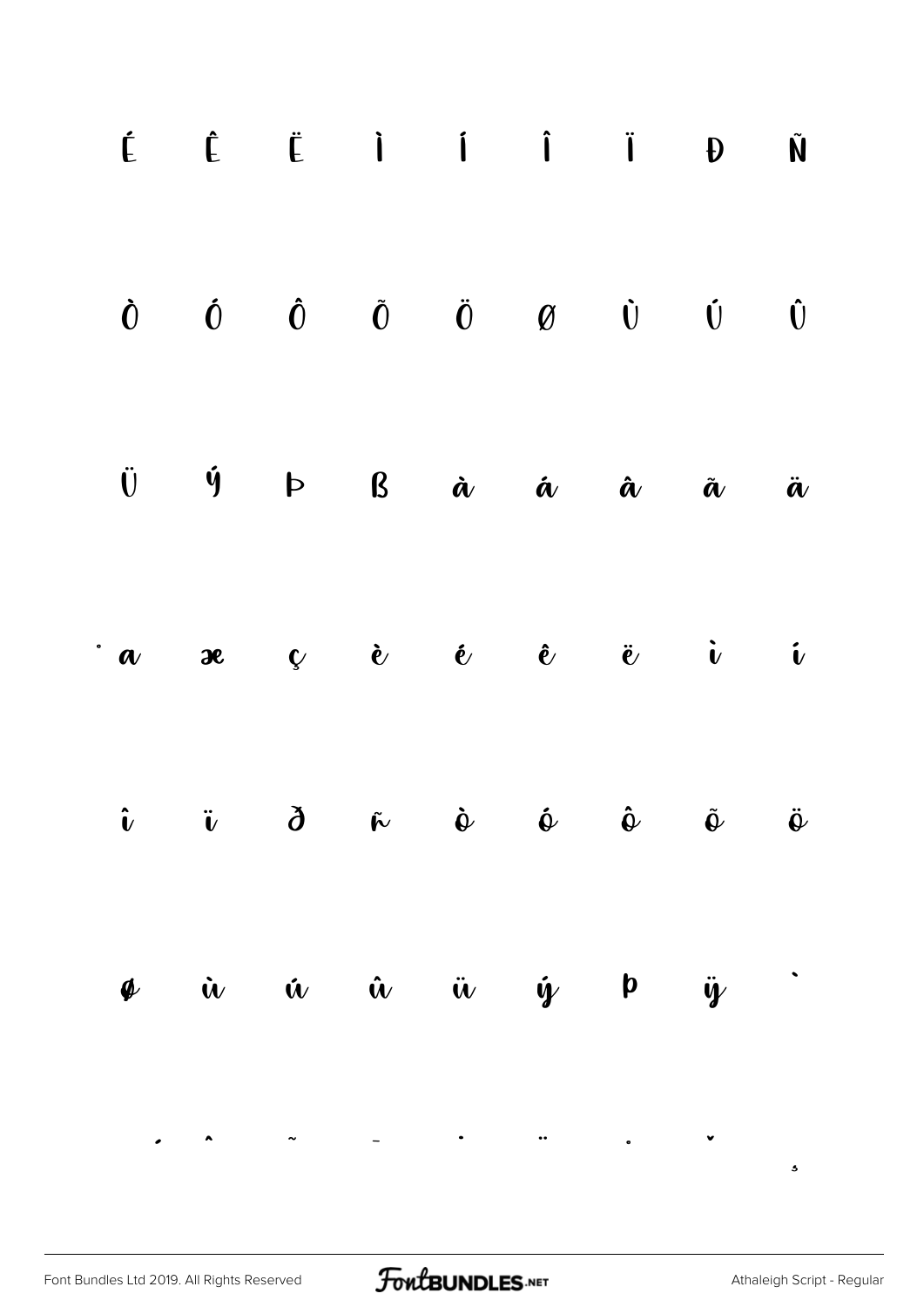